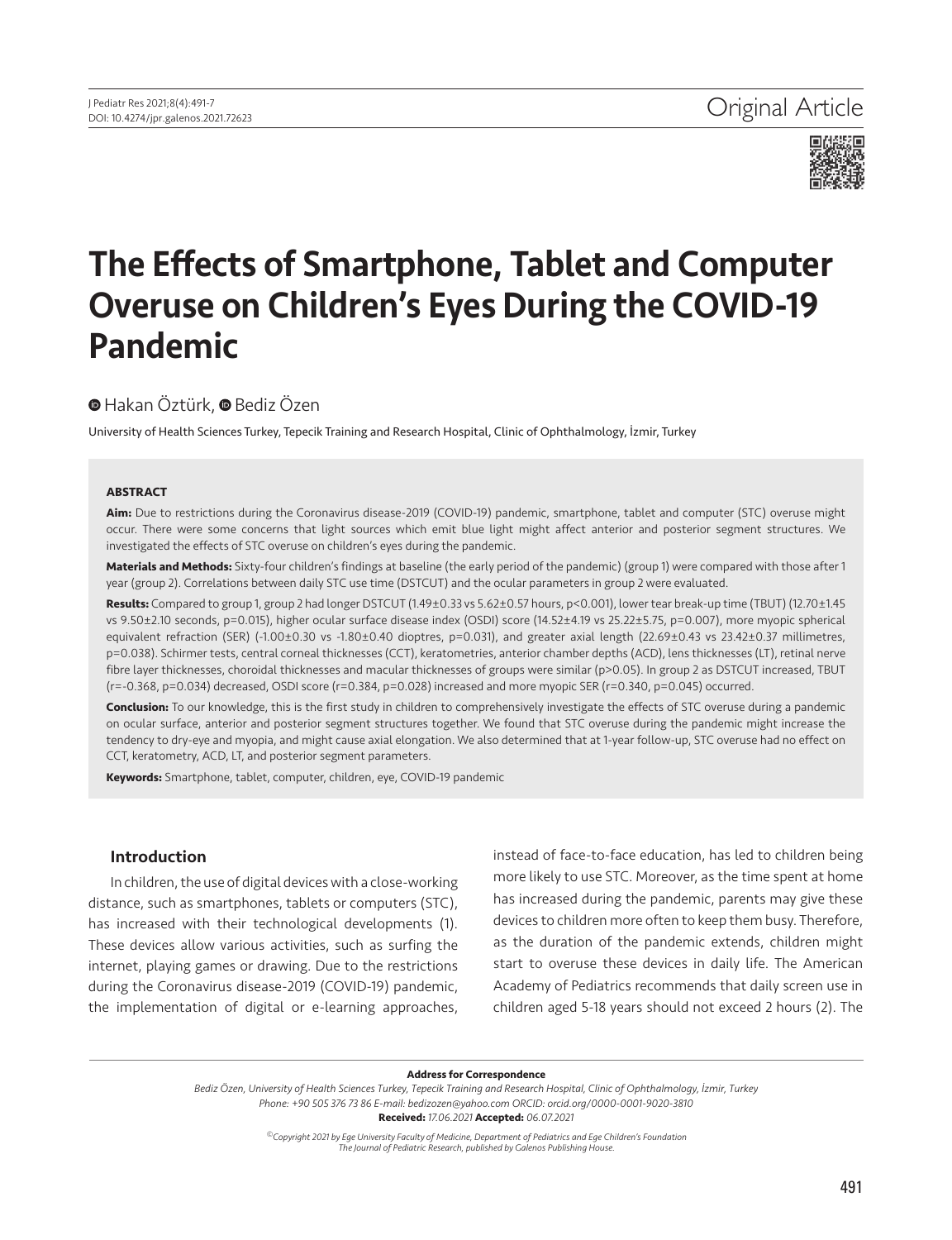COVID-19 pandemic can place a significant burden on health and the economy. Prolonged exposure to digital screens may cause serious health problems in children. Weight gain as a result of unhealthy nutrition habits and inadequate physical activity, a predisposition to the development of metabolic syndrome, musculoskeletal disorders, sleeping disorders, psychiatric problems and behavioural disorders may develop (3-5). In addition, there were some concerns that light sources which emit the blue light might affect the anterior and posterior segment structures of the eye (6-8). To our knowledge, this is the first study in children to comprehensively investigate the effects of STC overuse arising from the restrictions during the COVID-19 pandemic on the ocular surface, anterior and posterior segment structures together.

# Materials and Methods

This study was performed with the approval of Tepecik Training and Research Hospital's Medical Research Ethical Committee (approval number: 2020/10-19) and in line with ethical principles of the Declaration of Helsinki. Detailed information about the study was given to the children and their parents, and the risks were explained. Written informed consent forms were received from the participants and their parents.

Seventy-two children aged 10-18 years, using STC for at least two years, and routinely maintaining a screen distance of approximate 20-60 cm were initially included in the study. The data of 64 cases attending the check-up examinations were evaluated. Children having ocular trauma or surgery, cases with a history of significant refractive errors in their parents, contact lens wearers, those having chronic ocular disease and/or systemic disease capable of affecting the ocular structures, and children with an initial spherical equivalent refraction (SER) outside the range of -1.75 dioptres (D) to +1.75 D were not included in the study.

The best-corrected visual acuity (BCVA) was obtained by means of a Snellen chart. Ocular structures were evaluated with a slit-lamp biomicroscope and 90 D lens. Intraocular pressure was measured by a Goldmann applanation tonometer. Cyclopentolate hydrochloride 1% (Sikloplejin R; Abdi İbrahim Company, Turkey) was applied three times with 10-minute intervals for cycloplegia. Axial length (AL), central corneal thickness (CCT), keratometry, anterior chamber depth (ACD), lens thickness (LT) and refraction were measured by the optical biometry (LenStar LS900, Haag-Streit Diagnostic, Switzerland) and autorefractor/ keratometry (Topcon KR-1, Japan) devices. Retinal nerve fibre layer (RNFL) thicknesses of the central, superior-temporal, superior-nasal, nasal, inferior-nasal, inferior-temporal and temporal sections were automatically determined by means of an optical coherence tomography (OCT) device (Heidelberg Spectralis; Heidelberg Engineering, Germany). Choroidal thicknesses were measured from the central area, 500 µm nasal and 500 µm temporal quadrants by means of an OCT device in enhanced-depth imaging mode. The vertical distance between the first (Bruch's membrane) and the second (internal surface of the sclera) hyperreflective lines was used for choroidal thickness measurements (9). Macular thicknesses were automatically measured from 1 mm diameter central (foveal) area, 3 mm diameter inner (parafoveal) area and 6 mm diameter outer (perifoveal) area by means of an OCT device. The inner and outer macular areas were further divided into four quadrants (superior, temporal, inferior, nasal). Measurements of nine subareas were recorded. Only the right eyes of the children were included in the study. All measurements were made by the same "blinded" researcher between 09.00-11.00 a.m. The average value of the three measurements was recorded. The measured cycloplegic refraction was converted to SER by means of the formula "sphere power+½ cylinder power". Myopia was defined as SER<-0.50 D, hyperopia as SER> +0.50 D and emmetropia as -0.50≤ SER ≤+0.50 D.

Tear film break-up time (TBUT) and Schirmer test with anaesthesia were performed for dry-eye evaluation. In TBUT test, fluorescein strip (Fluorescein paper, Haag-Streit AG, Switzerland) was moistened with saline solution and touched to the lower fornix. Cases were told to keep their eyes open until the first dry spots were seen on the tear film under illumination with cobalt blue light. The time interval between the last blink and the formation of the first dry spots was measured. In Schirmer test with anaesthesia, proparacaine HCl 0.5% (Alcain; Alcon Company, Belgium) was administered, followed by a 5 minute wait. Schirmer test paper (SNO strips, Laboratory Chauvin, France) was placed on 1/3 outer edge of the lower eyelid. After 5 minutes, the amount of wetting on the paper was recorded (10). In research, the tear-film stability was mainly determined by means of TBUT test, while secretion and the amount of the tear film were measured by means of Schirmer test (11). In individuals, the presence, frequency and severity of dry-eye symptoms were determined by means of the ocular surface disease index (OSDI) questionnaire (10). In our study, unanswered questions due to unperformed activities in the OSDI questionnaire were not included in the scoring. The sum of valid answers was multiplied by 25, and the result was divided by the number of valid questions. Thus, the total OSDI score was determined. The children and their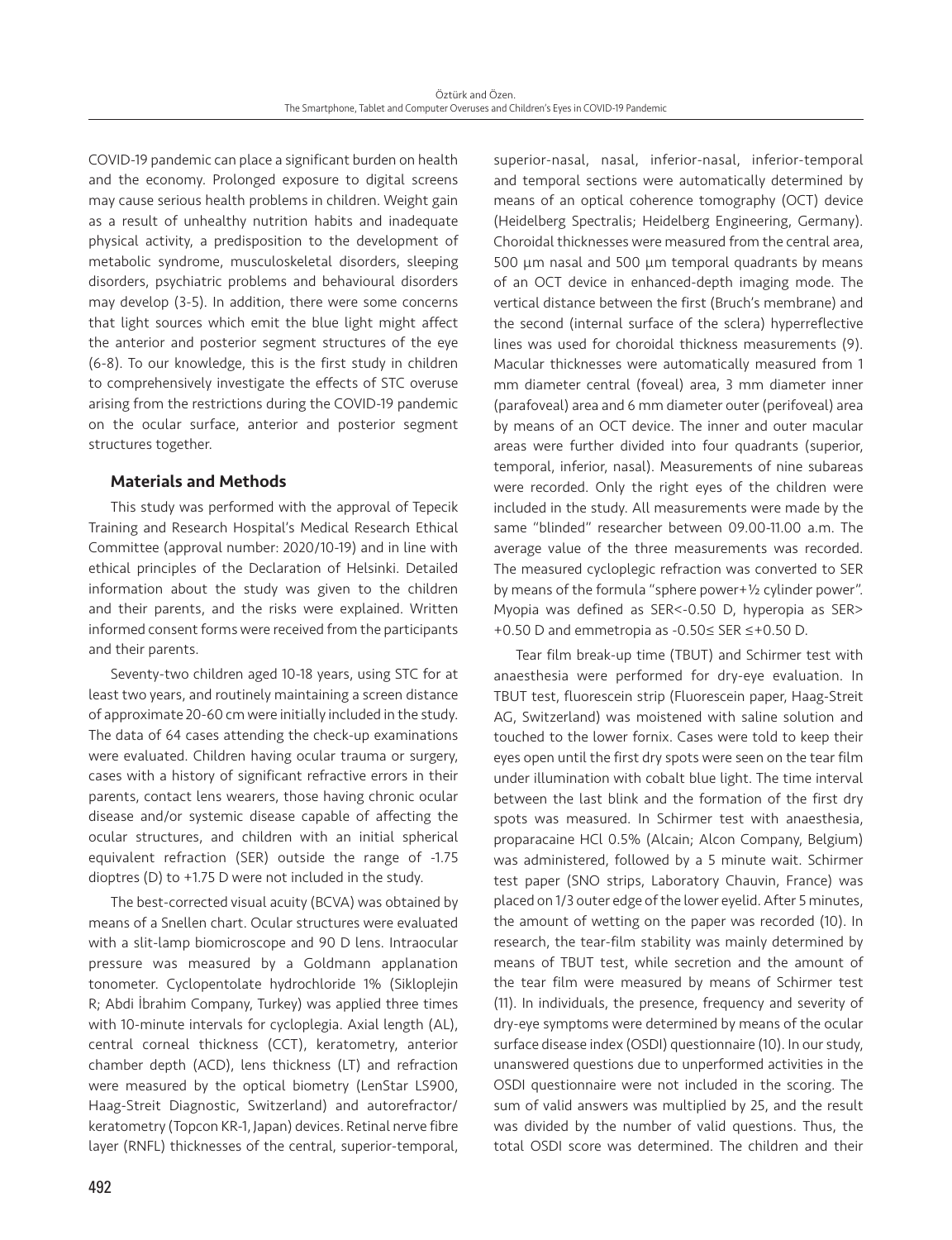parents were asked to keep a diary showing their STC use time and outdoor activity time for 2 weeks. Daily STC use time (DSTCUT) was calculated by dividing the total STC use time by 14. Daily outdoor activity time was calculated similarly. The clinical findings and ocular parameters at baseline (the early periods of the pandemic) (group 1) were compared with those after 1 year (group 2). Additionally, correlations between DSTCUT and ocular parameters were evaluated in group 2. All cases in group 2 had excessive DSTCUT for at least 6 months.

# Statistical Analysis

Statistical analysis was made with the IBM-SPSS version 20 program. Continuous variables were expressed as mean ± standard deviation (minimum - maximum) values. The Kolmogorov-Smirnov test was used to examine whether the variables complied with normal distribution in groups. Comparisons of the groups were made by the paired sample t-test. Pearson correlation analysis was used to evaluate the effects of DSTCUT on ocular parameters. P<0.05 was regarded as statistically significant.

# Results

The mean age of the children was 13.15±2.03 years initially. There were 34 (53.1%) males and 30 (46.9%) females. The BCVAs of all of the children were 20/20. The DSTCUT of group 2 was longer than that of group 1 (5.62±0.57 vs 1.49±0.33 hours, p<0.001). Compared to group 1, group 2 had significantly lower TBUT (12.70±1.45 vs 9.50±2.10 seconds, p=0.015), a higher OSDI score (14.52±4.19 vs 25.22±5.75, p=0.007), more myopic SER (-1.00±0.30

vs -1.80±0.40 D, p=0.031), and greater AL (22.69±0.43 vs 23.42±0.37 mm, p=0.038). Daily outdoor activity times, Schirmer test values, CCTs, keratometries, ACDs, LTs, RNFL thicknesses of all sections, central, nasal and temporal choroidal thicknesses, and macular thicknesses of all areas were similar in both groups (p>0.05). The clinical findings and ocular parameters of the groups are shown in Tables I and II.

In group 2, as DSTCUT increased, TBUT (r=-0.368, p=0.034) decreased, OSDI score (r=0.384, p=0.028) increased and more myopic SER (r=0.340, p=0.045) occurred. On the other hand, Schirmer test value, AL, CCT, keratometry value, ACD, LT, central RNFL thickness, central choroidal thickness and central macular thickness were not significantly correlated with DSTCUT in group 2 (p>0.05). The correlation results between DSTCUT and ocular parameters in group 2 are shown in Table III.

# **Discussion**

As the duration of the pandemic extends, due to restrictions, children might make a habit of overusing STC compared to the early periods of the pandemic. In our study, group 2 had significantly longer DSTCUT compared to group 1. We thought that the distance education being applied more effectively over the course of time and the increasing use of STC for entertainment purposes at home might be responsible for this situation. Digital devices may affect the tear-film layer and ocular surface (12-14). In a cross-sectional study, Moon et al. (12) stated that children using a smartphone for approximate 3 hours daily had lower

| Table I. The clinical findings and anterior segment parameters of the groups |                                                                |                                                          |                |  |  |
|------------------------------------------------------------------------------|----------------------------------------------------------------|----------------------------------------------------------|----------------|--|--|
| <b>Clinical findings and anterior segment</b><br>parameters                  | <b>Group 1 (Findings at baseline)</b><br>Mean $\pm$ SD (range) | Group 2 (Findings after 1 year)<br>Mean $\pm$ SD (range) | p <sup>a</sup> |  |  |
| Daily STC use time (hour)                                                    | $1.49 \pm 0.33$ (1-3)                                          | $5.62 \pm 0.57(4-8)$                                     | $< 0.001*$     |  |  |
| Daily outdoor activity time (hour)                                           | $1.32 \pm 0.53$ (0.5-3)                                        | $1.29 \pm 0.61$ (0.5-3)                                  | 0.539          |  |  |
| TBUT (second)                                                                | $12.70 \pm 1.45$ (10-15)                                       | $9.50 \pm 2.10$ (7-14)                                   | $0.015*$       |  |  |
| Schirmer test (millimeter)                                                   | 12.28±1.76 (10-15)                                             | $11.37 \pm 2.04$ (9-15)                                  | 0.106          |  |  |
| Total OSDI score                                                             | 14.52±4.19 (9-22)                                              | 25.22±5.75 (18-40)                                       | $0.007*$       |  |  |
| SER (diopter)                                                                | $-1.00 \pm 0.30$ $(-1.50) \pm 0.25$                            | $-1.80 \pm 0.40$ ( $-2.50$ / $-0.25$ )                   | $0.031*$       |  |  |
| Axial length (millimeter)                                                    | 22.69±0.43 (22.14-23.21)                                       | 23.42±0.37 (22.95-23.82)                                 | $0.038*$       |  |  |
| Central corneal thickness (micrometer)                                       | 541.74±17.28 (519-564)                                         | 542.23±15.74 (521-562)                                   | 0.893          |  |  |
| Keratometry value (diopter)                                                  | 42.65±1.35 (40.50-44.25)                                       | 42.70±1.45 (40.25-44.50)                                 | 0.704          |  |  |
| Anterior chamber depth (millimeter)                                          | $3.65 \pm 0.17$ (3.38-3.84)                                    | $3.64 \pm 0.19$ (3.36-3.89)                              | 0.735          |  |  |
| Lens thickness (millimeter)                                                  | $3.39 \pm 0.21$ (3.11-3.68)                                    | $3.36 \pm 0.24$ (3.07-3.74)                              | 0.587          |  |  |

SD: Standard deviation, STC: Smartphone, tablet and computer, TBUT: Tear break-up time, OSDI: Ocular surface disease index, SER: Spherical equivalent refraction aPaired sample t-test, \*p<0.05 statistically significant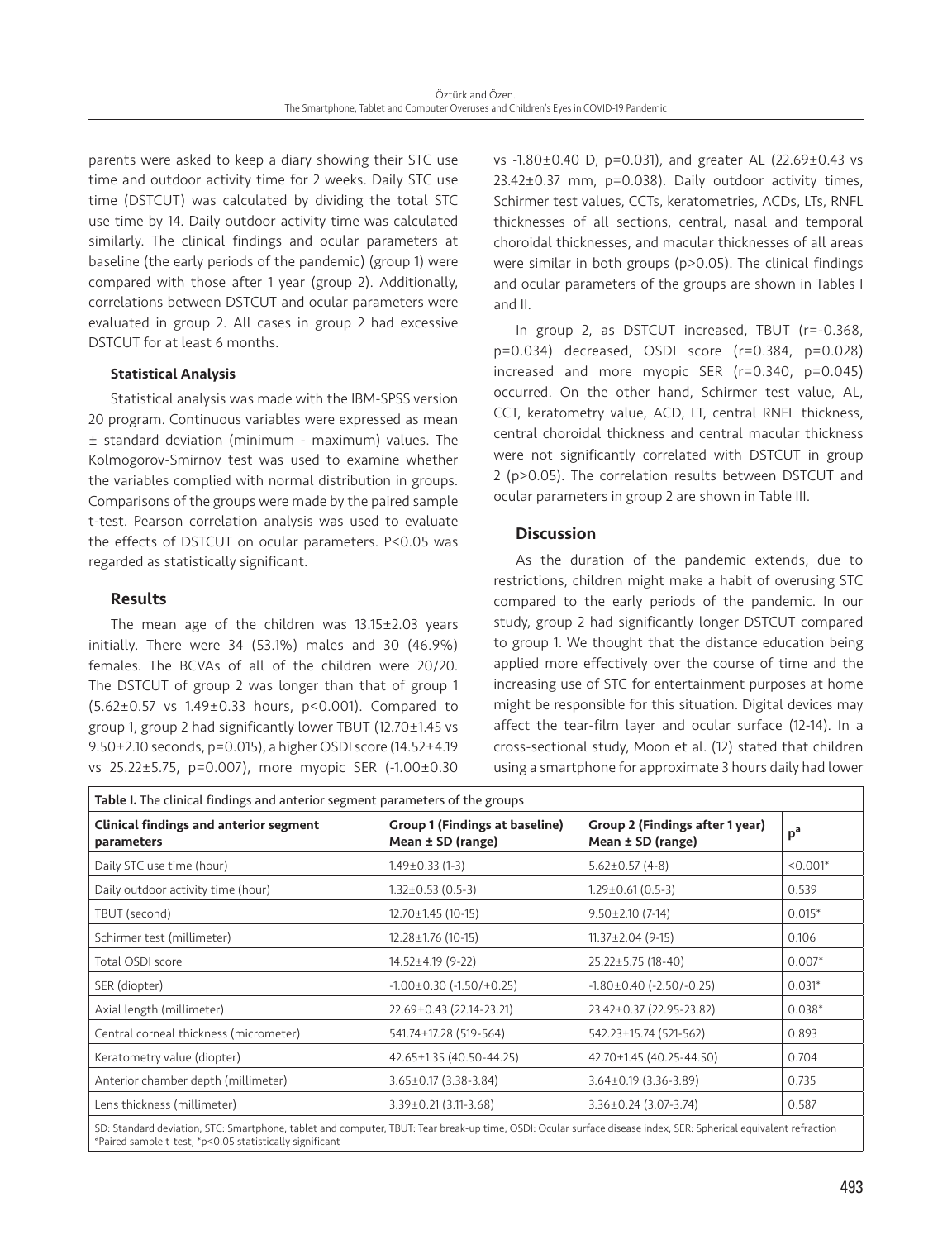| Table II. Posterior segment parameters of the groups |                                                            |                                                      |                |  |  |
|------------------------------------------------------|------------------------------------------------------------|------------------------------------------------------|----------------|--|--|
| <b>Posterior segment parameters</b>                  | <b>Group 1 (Findings at baseline)</b><br>Mean ± SD (range) | Group 2 (Findings after 1 year)<br>Mean ± SD (range) | p <sup>a</sup> |  |  |
| Retinal nerve fiber layer thickness                  |                                                            |                                                      |                |  |  |
| Central (µm)                                         | 104.5±6.3 (91-115)                                         | 102.9±5.7 (86-112)                                   | 0.602          |  |  |
| Superior-temporal (um)                               | 108.2±13.6 (92-128)                                        | 109.4±17.3 (85-132)                                  | 0.714          |  |  |
| Superior-nasal (µm)                                  | $105.3 \pm 14.2 (86 - 125)$                                | $107.1 \pm 16.9$ (88-129)                            | 0.578          |  |  |
| Nasal $(\mu m)$                                      | 83.7±11.6 (63-96)                                          | $82.8 \pm 9.4$ (67-94)                               | 0.805          |  |  |
| Inferior-nasal $(\mu m)$                             | $104.1\pm16.9$ (81-124)                                    | 103.0±14.2 (83-120)                                  | 0.746          |  |  |
| Inferior-temporal $(\mu m)$                          | 102.8±10.4 (89-117)                                        | 104.7±15.3 (81-123)                                  | 0.527          |  |  |
| Temporal (µm)                                        | 94.9±9.1 (79-112)                                          | $92.6 \pm 12.4$ (76-114)                             | 0.489          |  |  |
| <b>Choroidal thickness</b>                           |                                                            |                                                      |                |  |  |
| Central (µm)                                         | 301.6±23.4 (275-332)                                       | 290.8±27.2 (245-327)                                 | 0.071          |  |  |
| Nasal $(\mu m)$                                      | 287.9±26.5 (253-319)                                       | 275.7±29.1 (223-308)                                 | 0.065          |  |  |
| Temporal (µm)                                        | 294.8±29.2 (262-328)                                       | 286.3±25.7 (252-316)                                 | 0.084          |  |  |
| <b>Macular thickness</b>                             |                                                            |                                                      |                |  |  |
| Central area (µm)                                    | 276.2±46.7 (224-329)                                       | 274.5±42.9 (226-325)                                 | 0.419          |  |  |
| Inner segment (µm)                                   |                                                            |                                                      |                |  |  |
| Superior                                             | 342.5±50.3 (287-395)                                       | 341.6±44.5 (291-389)                                 | 0.503          |  |  |
| Temporal                                             | 334.6±59.7 (271-402)                                       | 336.8±52.9 (279-397)                                 | 0.375          |  |  |
| Inferior                                             | 341.2±48.3 (287-396)                                       | 340.1±45.6 (289-391)                                 | 0.487          |  |  |
| Nasal                                                | 344.9±39.5 (298-389)                                       | 346.9±41.2 (297-394)                                 | 0.392          |  |  |
| Outer segment (µm)                                   |                                                            |                                                      |                |  |  |
| Superior                                             | 293.5±56.8 (224-354)                                       | 293.0±52.3 (232-349)                                 | 0.624          |  |  |
| Temporal                                             | 292.4±49.5 (235-346)                                       | 290.8±47.2 (237-342)                                 | 0.428          |  |  |
| Inferior                                             | 284.7±42.8 (237-335)                                       | 286.8±45.7 (235-339)                                 | 0.380          |  |  |
| Nasal                                                | 354.2±35.1 (309-392)                                       | 354.9±38.6 (308-397)                                 | 0.583          |  |  |
| SD: Standard deviation                               |                                                            |                                                      |                |  |  |

aPaired sample t-test, \*p<0.05 statistically significant

TBUTs compared to those using it for less than 1 hour daily. They also showed that there was a significant increase in TBUT in children with dry-eye when smartphone usage was discontinued for 4 weeks (12). Wu et al. (14) found that computer workers with a daily digital screen time of more than 4 hours had significantly shorter TBUTs compared to those with the daily digital screen time of 4 hours or less. The authors detected that the Schirmer scores of both groups were similar (14). On the other hand, Nakamura et al. (15) stated that, in office workers, the duration of computer use did not affect TBUT measurement. They reported that office workers using a computer for more than 8 hours per day had significantly lower Schirmer scores compared to those using it for less than 2 hours per day (15). In our study, the TBUT value was significantly lower in group 2 compared to group 1, while the Schirmer scores of the groups were similar. Additionally, as DSTCUT increased in group 2, the TBUT value decreased significantly. We considered that STC overuse during the pandemic might affect tear-film evaporation, and might increase the tendency of dry-eye in children. Blue-light exposure of the eyes may be responsible for this situation. One experimental study showed that overexposure to blue light increased the inflammatory markers and reactive oxygen species (ROS) on the ocular surface, disrupted the tear-film content, and thus caused dry-eye (6). In another study, computer workers using digital screens for a long time daily were determined to have worse meibomian gland functions compared to those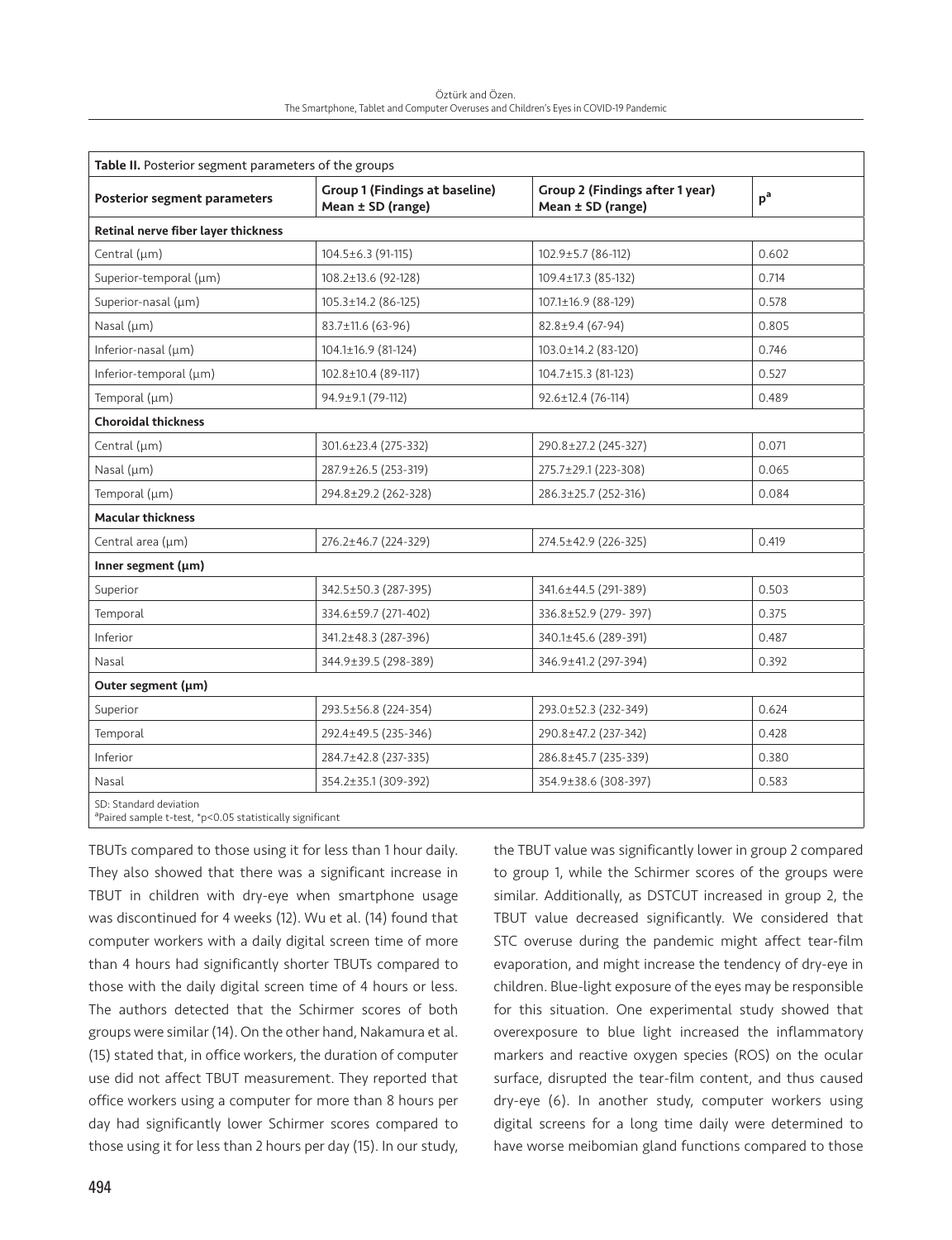| tablet and computer use time and ocular parameters in group 2                                                                   |                             |          |  |  |
|---------------------------------------------------------------------------------------------------------------------------------|-----------------------------|----------|--|--|
|                                                                                                                                 | <b>DSTCUT of</b><br>group 2 |          |  |  |
|                                                                                                                                 | r                           | p-value  |  |  |
| Tear beak-up time                                                                                                               | $-0.368$                    | $0.034*$ |  |  |
| Schirmer test value                                                                                                             | $-0.265$                    | 0.073    |  |  |
| Ocular surface disease index score                                                                                              | 0.384                       | $0.028*$ |  |  |
| Spherical equivalent refraction                                                                                                 | 0.340                       | $0.045*$ |  |  |
| Axial length                                                                                                                    | 0.296                       | 0.059    |  |  |
| <b>Central corneal thickness</b>                                                                                                | 0.046                       | 0.795    |  |  |
| Keratometry value                                                                                                               | 0.075                       | 0.592    |  |  |
| Anterior chamber depth                                                                                                          | $-0.161$                    | 0.323    |  |  |
| <b>Lens thickness</b>                                                                                                           | $-0.133$                    | 0.409    |  |  |
| Central retinal nerve fiber layer thickness                                                                                     | 0.107                       | 0.568    |  |  |
| <b>Central choroidal thickness</b>                                                                                              | $-0.263$                    | 0.081    |  |  |
| <b>Central macular thickness</b>                                                                                                | 0.143                       | 0.377    |  |  |
| r: Pearson correlation coefficient, *p<0.05 statistically significant<br>DSTCUT: Daily smartphone, tablet and computer use time |                             |          |  |  |

Table III. The correlation results between daily smartphone,

using them for a short time daily (14). Meibomian gland dysfunction might cause a reduction in lipid secretion, an increase in tear evaporation, and thus the development of dry-eye (14,16,17).

In clinical practice, OSDI score is used to show the severity of dry-eye symptoms (10). Moon et al. (12) reported that smartphone use in children caused an increase in their OSDI score. The authors also showed that there was a significant decrease in the OSDI score in children with dry-eye when their smartphone use was discontinued for 4 weeks (12). Computer workers with a daily digital screen time of more than 4 hours were detected to have significantly higher OSDI scores compared to those with the daily digital screen time of 4 hours or less (14). In our study, OSDI score was significantly higher in group 2 compared to group 1. Additionally, as DSTCUT increased in group 2, OSDI score increased significantly. We thought that STC overuse during the pandemic might increase dry-eye complaints in children.

Increased usage of digital screens may play a role in the development of temporary or permanent myopia (18-21). Liu et al. (22) found that children having greater myopic refraction spent more time using computers and smartphones. Myopia development was reported to be more frequent in children with a digital screen contact time of more than 2 hours daily (20). Similarly, Hansen et al. (19)

determined that children using digital screens for more than 6 hours daily had a higher risk of developing myopia compared to those using them for less than 2 hours daily. We detected that group 2 had significantly more myopic SER and greater AL compared to group 1. Additionally, as DSTCUT increased in group 2, more myopic SER occurred. In the literature, children spending more time on computers and smartphones were stated to have longer AL (22,23). In children, annual SER changes towards myopia were found between 0.16-0.55 D (24-26), while annual axial elongations were reported between 0.22-0.35 mm (25-27). In our study, annual SER and AL changes during the pandemic were higher than the values reported in the literature, and these increases might be associated with STC overuse. Closer working and excessive accommodation, a higher "accommodative convergence/accommodation" ratio, or peripheral defocus are among the possible mechanisms blamed in the development and progression of myopia due to digital device usage (28). Prolonged digital device usage at a close distance may cause blurred images on the retina due to hyperopic defocus, and the retina may send remodelling signals to the sclera. As a result of this, axial elongation might occur (29).

In our study, CCTs, keratometries, ACDs and LTs of the two groups were similar. Additionally, CCT, keratometry value, ACD and LT were not significantly correlated with DSTCUT in group 2. Therefore, we thought that at 1-year follow-up, STC overuse during the pandemic had no effect on CCT, keratometry value, ACD and LT. Similarly, Liu et al. (22) determined that the values of CCT, ACD and LT were not significantly associated with the time spent on different digital devices. In the literature, there were some concerns that blue light emitted from digital screens might affect the posterior segment structures (7,8). In experimental cell and rat models, it was reported that periodic exposure to smartphone-mimicking low-luminance blue light might cause retinal damage by means of Bcl-2/BAX-dependent apoptosis (7). In another experimental study, it was stated that low-intensity blue light from digital devices, such as monitors and smartphones, might induce ROS production and might cause apoptosis in retinal pigment epithelial cells (8). However, in our study, the RNFL thicknesses of all sections, central, nasal and temporal choroidal thicknesses, and the macular thicknesses of all areas had not changed significantly at 1-year follow-up. Perhaps prolonged STC usage for many years may be necessary for the occurrence of the posterior segment involvement in clinical practice.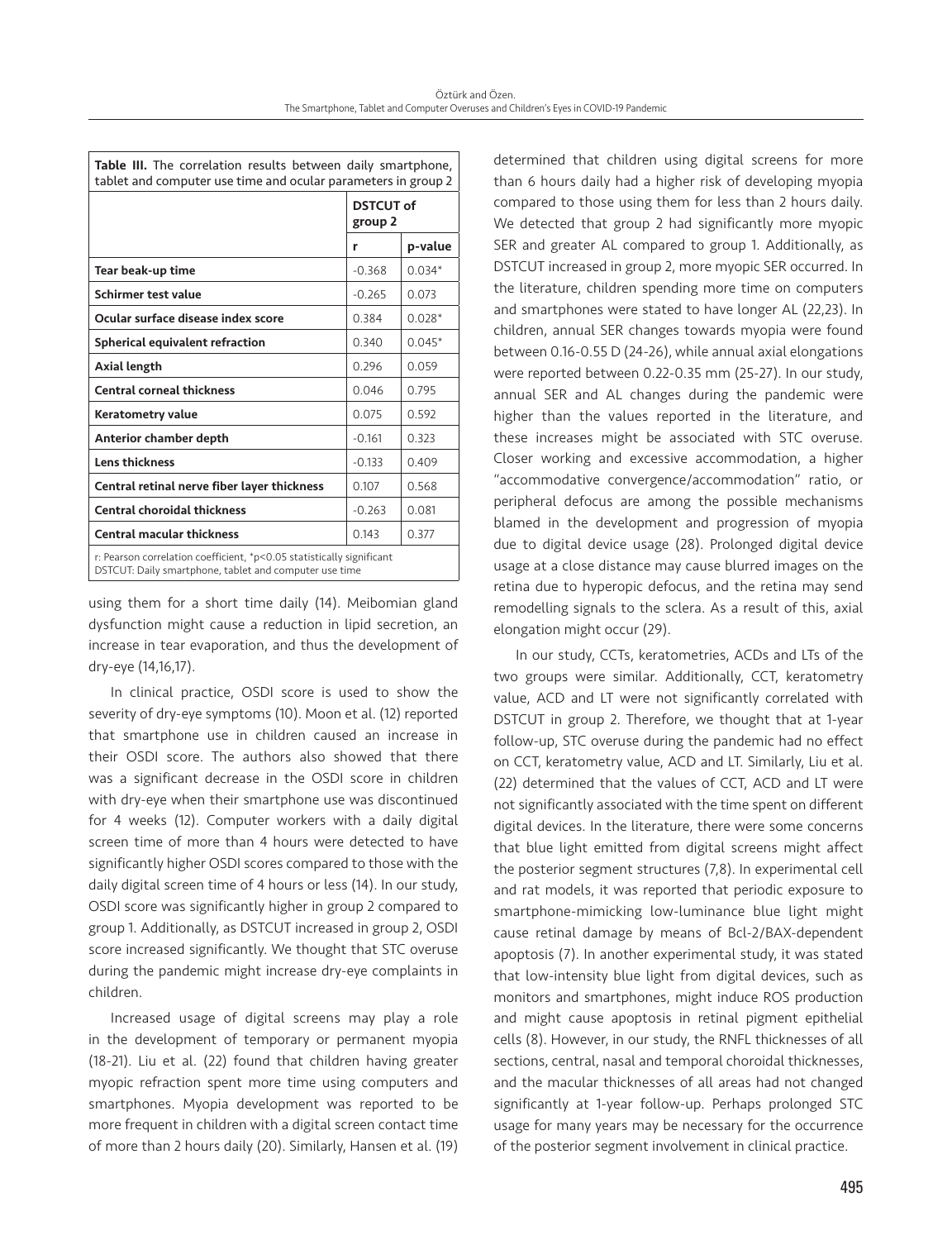## Study Limitations

Our study had some limitations. There might be other undetectable additional factors predisposing to dry-eye and myopia or affecting their development. In addition, the children and their parents answering the questionnaire and keeping the timeline might have assumed a relationship between STC usage and ocular findings. Despite these limitations, we believe that this study can provide valuable and comprehensive information about the effects of STC overuse during the COVID-19 pandemic on ocular surface, anterior and posterior segment structures.

# Conclusion

In summary, we found that STC overuse during the pandemic might increase the tendency to dry-eye and myopia, and might cause axial elongation. We also determined that at 1-year follow-up, STC overuse had no effect on CCT, keratometry, ACD, LT, and posterior segment parameters. Reducing digital screen contact time during a pandemic may be beneficial in preventing the development or progression of these findings.

### **Ethics**

**Ethics Committee Approval:** This study was performed with the approval of Tepecik Training and Research Hospital's Medical Research Ethical Committee (approval number: 2020/10-19).

Informed Consent: Written informed consent forms were received from the participants and their parents.

Peer-review: Externally peer-reviewed.

#### Authorship Contributions

Concept: H.Ö., B.Ö., Design: H.Ö., B.Ö., Data Collection or Processing: B.Ö., Analysis or Interpretation: H.Ö., B.Ö., Writing: H.Ö.

Conflict of Interest: No conflict of interest was declared by the authors.

Financial Disclosure: The authors declared that this study received no financial support.

# References

- 1. Rosenfield M, Howarth PA, Sheedy JE, Crossland MD. Vision and IT displays: a whole new visual world. Ophthalmic Physiol Opt 2012; 32:363-6.
- 2. Council on Communications and Media. Media use in schoolaged children and adolescents. Pediatrics 2016; 138:e20162592. doi: 10.1542/peds.2016-2592.
- 3. Bedford R, Saez de Urabain IR, Cheung CH, Karmiloff-Smith A, Smith TJ. Toddlers' fine motor milestone achievement is associated with early touchscreen scrolling. Front Psychol 2016; 7:1108.
- 4. Touitou Y, Touitou D, Reinberg A. Disruption of adolescents' circadian clock: The vicious circle of media use, exposure to light at night, sleep loss and risk behaviors. J Physiol Paris 2016; 110:467-79.
- 5. Mylona I, Deres ES, Dere GS, Tsinopoulos I, Glynatsis M. The impact of internet and videogaming addiction on adolescent vision: A review of the literature. Front Public Health 2020; 8:63.
- 6. Lee HS, Cui L, Li Y, et al. Influence of light emitting diode-derived blue light overexposure on mouse ocular surface. PLoS One 2016; 11:e0161041. doi: 10.1371/journal.pone.0161041.
- Lin CH, Wu MR, Li CH, et al. Editor's highlight: periodic exposure to smartphone-mimic low-luminance blue light ınduces retina damage through bcl-2/bax-dependent apoptosis. Toxicol Sci 2017; 157:196-210.
- 8. Moon J, Yun J, Yoon YD, et al. Blue light effect on retinal pigment epithelial cells by display devices. Integr Biol (Camb) 2017; 9:436-43.
- 9. Boonarpha N, Zheng Y, Stangos AN, et al. Standardization of choroidal thickness measurements using enhanced depth imaging optical coherence tomography. Int J Ophthalmol 2015; 8:484-91.
- 10. Wolffsohn JS, Arita R, Chalmers R, et al. TFOS DEWS II Diagnostic Methodology report. Ocul Surf 2017; 15:539-74.
- 11. Jaiswal S, Asper L, Long J, Lee A, Harrison K, Golebiowski B. Ocular and visual discomfort associated with smartphones, tablets and computers: what we do and do not know. Clin Exp Optom 2019; 102:463-77.
- 12. Moon JH, Kim KW, Moon NJ. Smartphone use is a risk factor for pediatric dry eye disease according to region and age: a case control study. BMC Ophthalmol 2016; 16:188.
- 13. Moon JH, Lee MY, Moon NJ. Association between video display terminal use and dry eye disease in school children. J Pediatr Ophthalmol Strabismus 2014; 51:87-92.
- 14. Wu H, Wang Y, Dong N, et al. Meibomian gland dysfunction determines the severity of the dry eye conditions in visual display terminal workers. PLoS One 2014; 9:e105575. doi: 10.1371/ journal.pone.0105575.
- 15. Nakamura S, Kinoshita S, Yokoi N, et al. Lacrimal hypofunction as a new mechanism of dry eye in visual display terminal users. PLoS One 2010; 5:e11119. doi: 10.1371/journal.pone.0011119.
- 16. Fenga C, Aragona P, Cacciola A, et al. Meibomian gland dysfunction and ocular discomfort in video display terminal workers. Eye (Lond) 2008; 22:91-5.
- 17. Pult H, Riede-Pult BH, Nichols JJ. Relation between upper and lower lids' meibomian gland morphology, tear film, and dry eye. Optom Vis Sci 2012; 89:E310-5. doi: 10.1097/ OPX.0b013e318244e487. Erratum in: Optom Vis Sci 2012; 89:517.
- 18. Enthoven CA, Tideman JWL, Polling JR, Yang-Huang J, Raat H, Klaver CCW. The impact of computer use on myopia development in childhood: the Generation R study. Prev Med 2020; 132:105988.
- 19. Hansen MH, Laigaard PP, Olsen EM, et al. Low physical activity and higher use of screen devices are associated with myopia at the age of 16-17 years in the CCC2000 eye study. Acta Ophthalmol 2020; 98:315-21.
- 20. Singh NK, James RM, Yadav A, Kumar R, Asthana S, Labani S. Prevalence of myopia and associated risk factors in schoolchildren in North India. Optom Vis Sci 2019; 96:200-5.